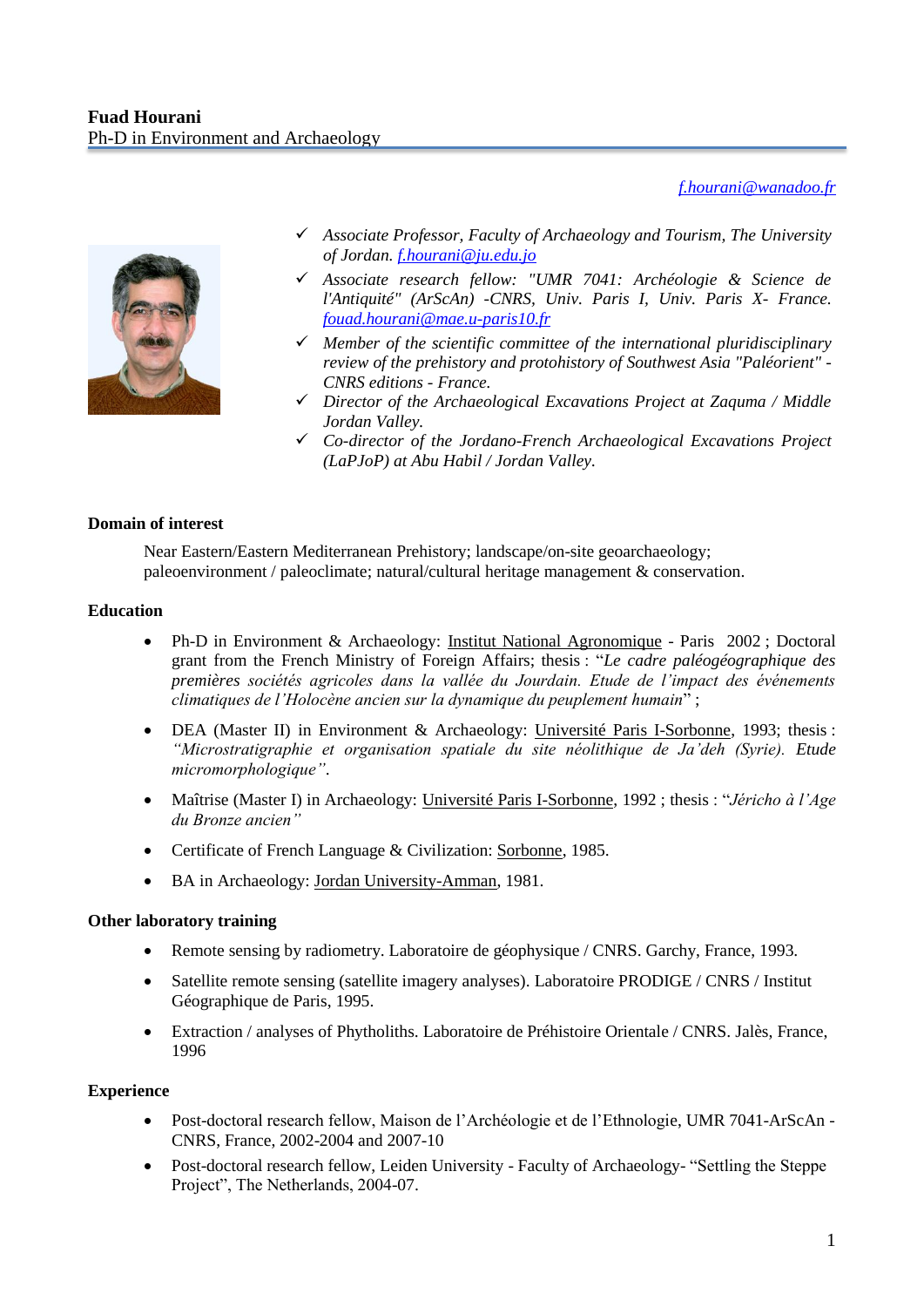• Cultural attaché at UNESCO, 1985-87

## **Research programs fellowship**

- "Settling the Steppe" Project Leiden University: in charge of the physical landscape subproject. Since 2004
- French archaeological mission at Khirokitia (Cyprus) CNRS: in charge of the research on the Paleogeography and paleoclimate of the site, on the site formation process and on the earthen construction materials. Since 1998
- Jordano-French joint project of Tell Abu Hamid; CNRS & Yarmuk University: in charge of the research on the paleolandscapes and paleoclimates of the Middle and Lower Jordan Valley. Since 1994.
- The University of Basel, University of Jordan and Yarmuk University research project "The first human settlements on the left bank of the Jordan valley". Since 2015

# **Cooperation with other research programs**

- Brown University Petra Archaeological Project. 2011
- The University of Jordan Excavations at Tell Al-Sowan. Since 2008.
- The Wadi Rayan Archaeological Project (Jordan), Council for British Research in the Levant (CBRL) & The University of Sydney. Since 2007.
- The French Archaeological mission at Shillourokambos (Cyprus). Since2005.
- The University of Sydney Expedition at Pella and Teleilat Ghassul Jordan. Since 1995.

# **Research grants**

- "Appel d'offre CNRS (France) 2003": Paleoenvironment of the Jordan Valley.
- "Appel d'offre CNRS (France) 2004 + 2005": Paleoenvironment of the Upper Zarqa Valley.

\_\_\_\_\_\_\_\_\_\_\_\_\_\_\_\_\_\_\_\_\_\_\_\_\_\_\_\_\_\_\_\_\_\_\_\_

# **Publications**

# **1. Articles**

- DAUNE-LE BRUN, O., HOURANI, F., LE BRUN, A. (2017). Khirokitia (Chypre, VIIe-VIe millénaires av. J. C.), la séquence stratigraphique dans son context. *Séance de la Société préhistorique française, 9*, pp. 217-228. Société préhistorique française, Paris
- RETO JAGHER, DOROTA WOJTCZAK, LE TENSORER, MAYSOON AL-NAHAR, KHALED ABU GHANEIMEH, FUAD HOURANI, ARCADIO SANSON, FRANZISKA FOLLMANN, SARAH LO RUSSO, SEREEN AL SHOUBAKI, HELENE LE TENSORER. (2017). *The First Human Settlements on the Left Bank of the Jordan Valley –Report of the 2015 and 2016 seasons.* SLSA Rapport annuel 2017. pp. 239-266. SLSA Publications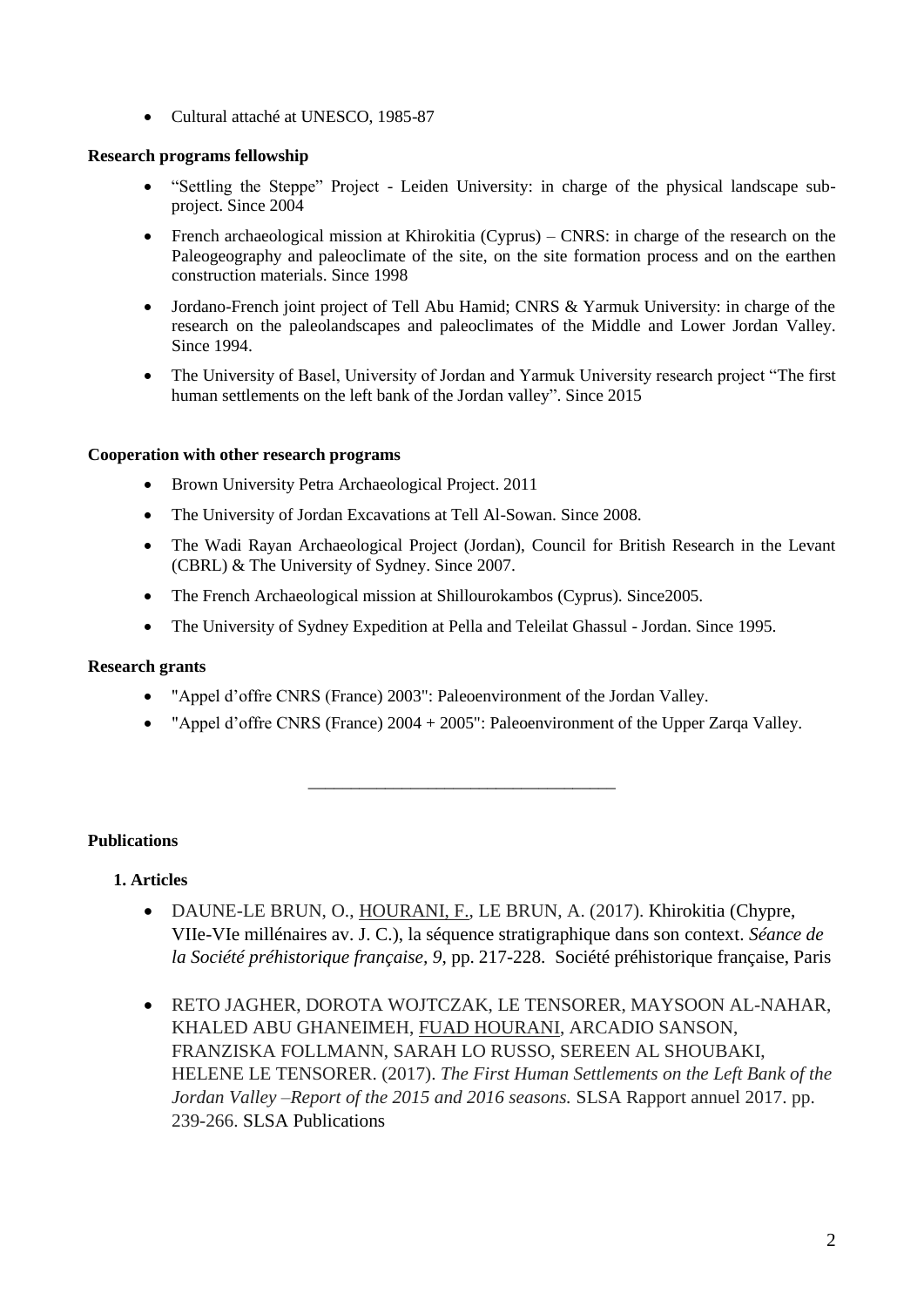- LE TENSORER, J-M., JAGHER, R., AL-NAHAR, M., ABU GHANEIMEH, K., HOURANI, F., LE TENSORER, H., WEGMULLER, F., SANSON, A., FALKENSTEIN, V. (2016). The First Human Settlements on the Left Bank of the Jordan Valley – Outcome of the 2015 Survey. *SLASA Annual report 2015*, pp. 161-178. SLSA Publications
- BERGER, J-F., LESPEZ, L., KUZUCUOGLU, C., GLAIS, A., HOURANI, F., BARRA, A., GUILAINE, J. (2016). Interactions between climate change and human activities during the early to mid-Holocene in the eastern Mediterranean basins. *Climate of the Past,* 12, pp. 1847- 1877. Copernicus Publications.
- STUTZ, A.J., SHEA, J.J., BELMAKER, M., RECH, J., PIGATI, J., WILSON, J., ALBERT, R.M., ARPIN, T., CABANES, D., CLARK, J.L., HARTMAN, G., HOURANI, F., WHITE, C.E. NILSSON STUTZ, L.G. (2015). Early Upper Paleolithic Chronology in the Levant: New ABOX-SC AMS Results from the Mughr el-Hamamah Site, Jordan, *Journal of Human Evolution*, 85, pp. 151-173.
- HOURANI, F. (2011). Les matériaux de construction en terre. Etude au microscope des composants et des techniques de fabrication. In J. Guillaine *et al.*, (éd.); *Shillourokambos, un village néolithique précéramiques à Chypre,* pp. 631-648. Paris : Errance
- HOURANI, F. (2010). Late Chalcolithic/early Bronze I transition settlements in the Middle Jordan Valley: Investigating alluvial sequences as a chronostratigraphical framework, and cycles as a social organising component. *Paléorient*, 36. 1. pp. 119-135. Paris: CNRS éditions.
- HOURANI, F., KAPTIJN, E., PETIT, L., AL-GHUL, O., VAN DER KOOIJ, G. (2009). Dayr 'Alla Regional Project: Settling the Steppe (Third Campaign 2006). In: *Annual of the Department of Antiquities of Jordan*, Vol. 52. pp. 427-433. Amman : Department of Antiquities
- HOURANI, F. (2008). Khirokitia (Chypre): un village néolithique les pieds dans l'eau. In : Gumier-Sorbets, ; A.-M., (éd.) ; *L'eau. Enjeux, usages et représentations (Colloques de la Maison René-Ginouvès,5)*. pp. 159-169. Nanterre.
- ASTRUC, L., DAUNE-LE BRUN, O., LE BRUN, A., HOURANI, F. (2008). Un atelier de fabrication de récipients en pierre à Khirokitia (Néolithique pré-céramique récent, VIIe millénaire av. JC, Chypre). In Cordoba J. M., Molist M., Perez M. C., Rubio I., Martinez S. (eds), *Proceedings of the 5th international Congress on the Archaeology of Ancient Near East (ICAANE*) I, p. 175-186. Madrid: UAM Editions.
- PETIT, L., KAPTIJN, E., HOURANI, F., AL-GHUL, O., GROOTVELD, E., & VAN DER KOOIJ, G. (2006). Dayr 'Alla Regional Project: Settling the Steppe (Second Campaign 2005). In: *Annual of the Department of Antiquities of Jordan*, Vol. L: pp 179-188 Amman : Department of Antiquities
- HOURANI, F. (2006). Rivière et habitat à Khirokitia (Chypre). Etude de l'évolution hydrogéomorphologique du bassin du Maroni et de son impact sur l'installation néolithique précéramique. *Cahiers des thèmes transversaux ArScAn* VI – 2005/2006, pp. 128-134. Nanterre
- KAPTIJN, E., PETIT, L., GROOTVELD, E., HOURANI, F., VAN DER KOOIJ, G., & AL-GHUL, O. (2005). Dayr 'Alla Regional Project: Settling the Steppe (First Campaign 2004). In: *Annual of the Department of Antiquities of Jordan,* Vol. XLIX: pp 89-99. Amman : Department of Antiquities.
- HOURANI, F. (2004). Les témoins microscopiques des techniques de préparation des matériaux de construction en terre. Examples des sites néolithiques de Khirokitia et de Shillourokambos à Chypre. *Cahiers des thèmes transversaux ArScan* IV – 2002/2003, pp. 144-146. Nanterre
- HOURANI, F. (2003). Les matériaux de construction en terre à Khirokitia (Chypre): origine, techniques de préparation et emplois. In : de Chazelles, C-A. et Klein, A. (éds.) ; *Echanges transdisciplinaires sur les architectures et les constructions en terre crue*, 1. pp. 161-168. Montpellier: Edition de l'Espérou.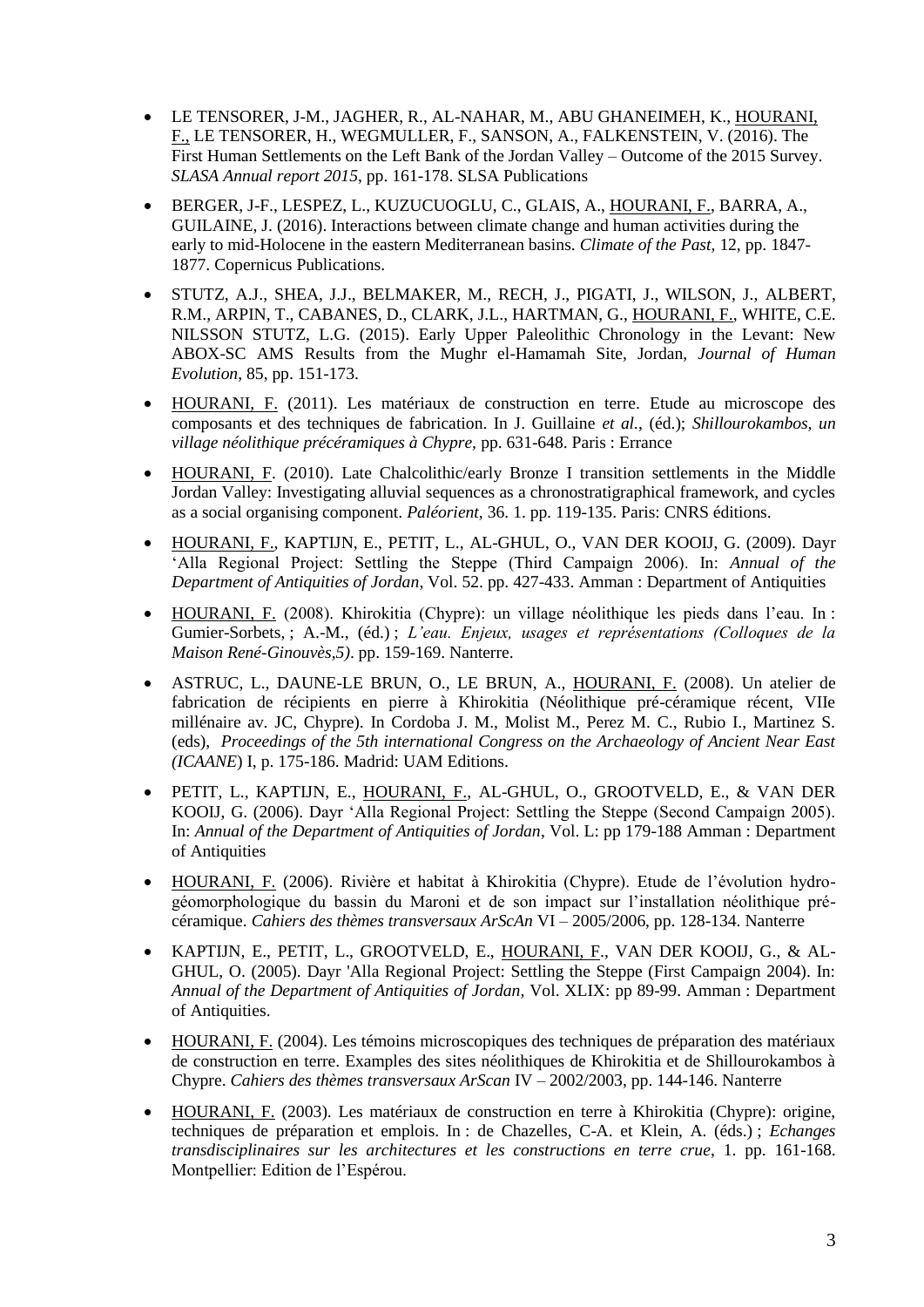- HOURANI, F. (1999). Natural constraints, space organisation models and rhythm of occupation at Abu Hamid during the seventh and the sixth millennium BP. In: *Studies in the History and Archaeology of Jordan*, No. VI. pp. 67-76. Amman: Department of Antiquities.
- $\bullet$  HOURANI, F. & COURTY, M.-A. (1998). L'évolution morpho-dynamique de 10,500 à 5,500 BP dans la vallée du Jourdain. *Paléorient* , vol. 23.2: 95-105. Paris: CNRS éditions.
- HOURANI, F. (1997). Régions et reliefs d'un pays aux franges du désert. *Jordanie sur les pas des archéologues*. pp. 15-21. Paris : Institut du monde Arabe.
- PALUMBO, G., MUNZI, M., COLLINS, S., HOURANI, F., PERUZZETTO, A. & WILSON, M. D. (1996). The Wadi AZ-Zarqa / Wadi Ad-Dulayl Excavations and Survey Project. *Annual of the Department of Antiquities of Jordan J*, vol. XL. pp. 375-422. Amman : Department of Antiquities.
- CHESSON, M.S., FLENDER, M., GENZ, H., HOURANI, F., KUIJT, I. & PALUMBO, G. (1995), Tell es-Sukhne North: An Early Bronze Age II Site in Jordan. *Paléorient*, vol. 21/1, pp. 113-123. Paris: CNRS éditions.

## **2. Book review**

 Brett Hill, J. (2006). *Human Ecology in the Wadi Al-Hasa, Land Use and Abandonment Through the Holocene*, Tucson: The University of Arizona Press. By F. Hourani; *Plaléorient*, 2006, 32 (2): 202-204.

## **3. Book translation**

 Dollfus, G. (2007)*. The story of Anakou : In the Jordan Valley, 6000 years ago…a child meets some archaeologists*. CD-ROM. French Embassy in Amman - The Cooperation and Cultural Affaires Service. Translation from French to Arabic by Fuad Hourani.

### *Unpublished work:*

- HOURANI, F. (2006). Manual for geoarchaeological researches in the Jordan Valley. Leiden University, Faculty of Archaeology, Leiden.
- HOURANI, F. (2002). *Le cadre paléogéographique des premières sociétés agricoles et agropastorales dans la Vallée du Jourdain.* PhD thesis. Institut National Agronomique, Paris.
- 22 reports on fieldwork and other research activities since 1995.

### **Communications presented at national and international symposiums**

### *As single author:*

- 2016: *Evaluating the Early Anthropocene Hypothesis: The Impact of Early Farming Economies on East and West Asia*. University of Copenhagen, Copenhagen, Denmark, 18-19 February 2016. "Environmental change in the Jordan Valley from 15 ka to 5 ka BP: the predominance of natural effects"
- 2015: *Protecting the Past: Archaeology, conservation and tourism in the north of Jordan*. Jordan Museum, Amman, 28-30 September 2015. "Late Prehistoric landscapes of Northern Jordan: A perspective from the Jordan Valley".
- 2011: *Workshop on Current Research on Protohistoric Settlement in Desert Areas of Jordan*. Inst. Français du Proche Orient & Al Hussein University, Petra, Jordan, 12-13 July 2011. **"**Geoarchaeological Perspective on the Late Chalcolithic / Early Bronze Age Transition in Southern Levant".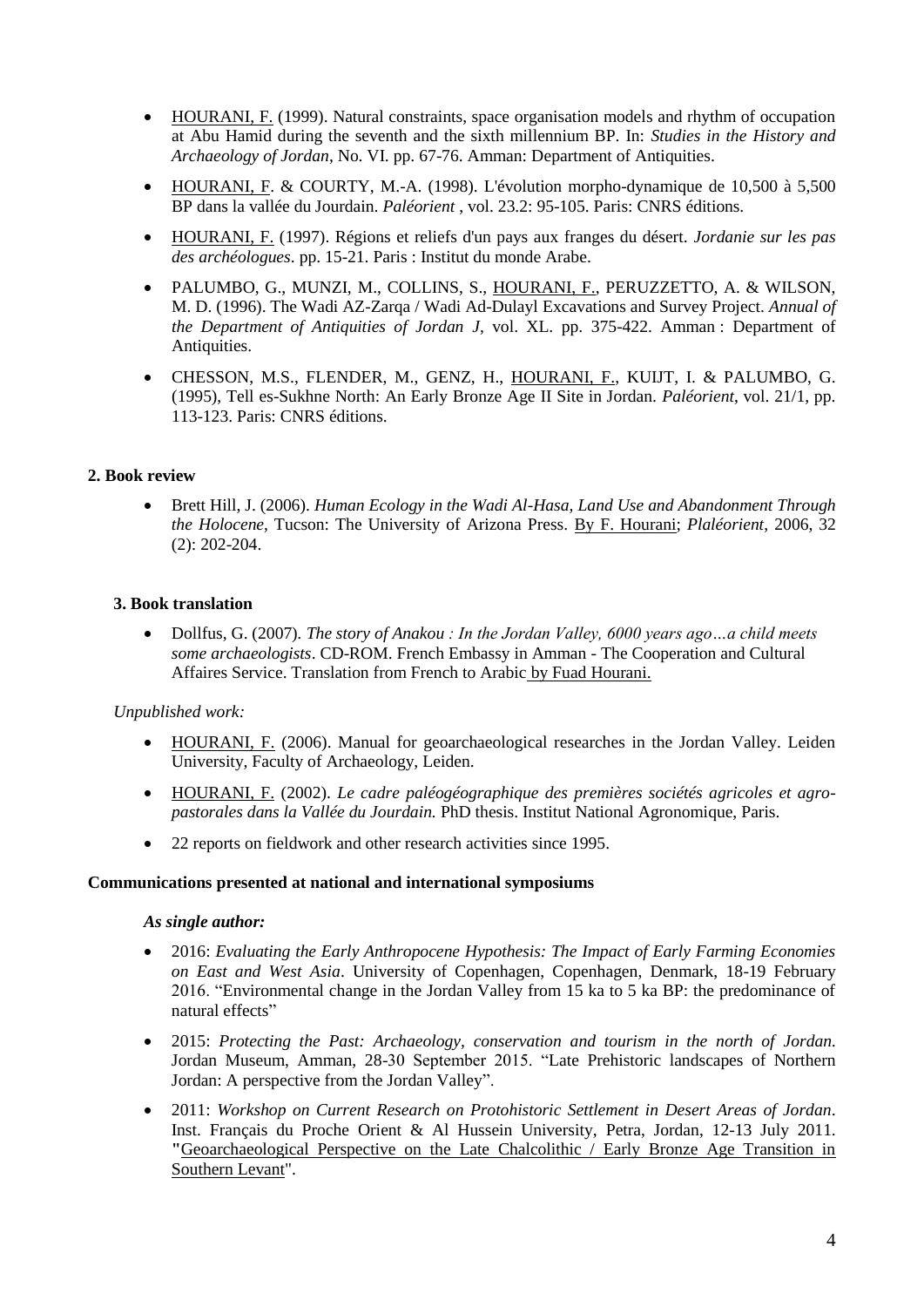- 2011: *Table ronde (Workshop): Nouvelles données sur les débuts du Néolithique à Chypre (New data on the beginning of the Neolithic in Cyprus).* Muséum National d'Histoire Naturelle, Paris, France, 23-24 March 2011. **"**Khirokitia et l'évènement climatique de 8000 BP, concrètement (Khirokitia and the 8th millennium BP climatic event, concretely)".
- 2010: *Workshop PaleoMex: Impacts of climate variability and societal forcings in the Mediterranean since the Neolithic*. Maison de l'Orient Méditerranéen. Lyon, France, 18-19 November 2010. **"**Landscape changes and settlement dynamics in southern Levant and Cyprus during the Early to Mid-Holocene: The examples of the Jordan Valley and Khirokitia".
- 2010: 11<sup>th</sup> International Conference on the History and Archeaeology of Jordan (ICHAJ 11). Paris, France, 7-14 June 2010. "The Natufian Culture and the Transitional Pleistocene/Holocene Environments in the Jordan Valley: New data**".**
- 2010: *International Congress on Archaeological Sciences in the Eastern Mediterranean and the Near East (ASEMNE)*. Paphos, Cyprus, 29 April – 1 May 2010. "Climate changes and settlement dynamics at the turn of the 7th/6th millennium cal. BC in Cyprus and southern Levant".
- 2009: *1 st meeting on the Prehistory of Jordan*. Amman, Jordan, 25-28 May 2009. "Environmental perspectives on the late prehistoric settlements in the Jordan Valley".
- 2008: 6*th International Congress on the Archaeology of the Ancient Near-East (ICAANE)*. Rome, Italy, 05-10 Mai 2008. "The structuring effects of agriculture and irrigation on ancient societies in the Zarqa Triangle (Jordan Valley)".
- 2007: *Colloque de la maison René-Ginouvès; L'eau: enjeux, usage et représentations*. Nanterre, France, 06-08 Juin 2007. "Khirokitia (Chypre): un village néolithique les pieds dans l'eau".
- 2006: 5<sup>th</sup> International Congress on the Archaeology of the Ancient Near-East (ICAANE). Madrid, Spain, 03-07 April 2006. "Paleogeographical development and settlement phases in the Jordan Valley from the early Neolithic through the Iron Age".
- 2006 : *Thème transversal n°7 : Outils et méthodes de la recherche - les dégraissants*. Maison René Ginouvès : Archéologie et Ethnologie, Nanterre, France, Février 2006. " Les dégraissants minéraux et végétaux dans les matériaux de construction en terre : reconnaissance et différentiation en lames minces des éléments inhérents et rajoutés".
- 2006 : *Thème transversal n°8: Bâti et habitat- L'architecture et l'eau.* Maison René Ginouvès: Archéologie et Ethnologie, Nanterre, Janvier 2006. " Rivière et habitat à Khirokitia (Chypre). Etude de l'évolution hydro-géomorphologique du bassin du Maroni et son impact sur l'installation du Néolithique Pré-céramique".
- 2003 *: Thème transversal n°8: Bâti et habitat- technique de l'architecture de terre*. Maison René Ginouvès: Archéologie et Ethnologie, Nanterre, France, Mars 2003. "Les témoins microscopiques des techniques de préparation des matériaux de construction en terre".
- 2003*: Eastern Mediterranean / Near Eastern Geoarchaeology Meeting*. Tübingen, Germany, 22-23 May 2003*.* "Changes observed in the Holocene Jordan Valley landscapes: their climatic significance and cultural implications".
- 2002: *International conference on science and technology in archaeology and conservation.* Hashemite University, Amman + Zarqa, 12-18 August 2002. "Landscapes and climate in the Jordan Valley during the Neolithic and Chalcolithic".
- 2002: *International conference on science and technology in archaeology and conservation.* Hashemite University, Amman-Zarqa, 12-18 August 2002. "Earth construction material at Khirokitia (Chypre): a micromorphological study".
- 2001: *Echanges transdisciplinaires sur les architectures et les constructions en terre crue.* Ecole d'architecture de Montpellier, Montpellier, Novembre 2001. "Les matériaux de construction en terre à Khirokitia (Chypre): origine, techniques de préparation et emplois".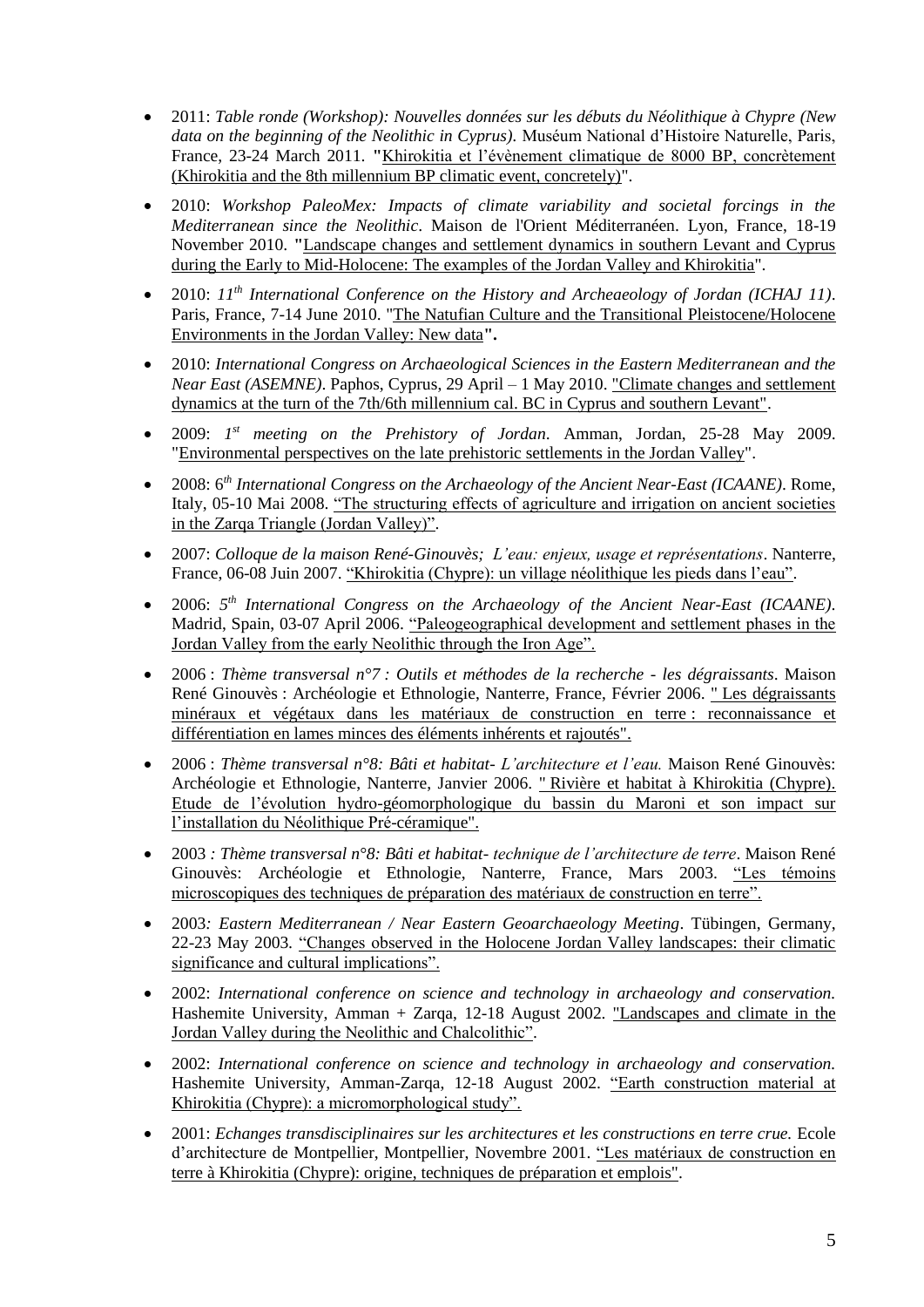- 1998: 2<sup>nd</sup> International conference on global climatic changes. Yarmuk University, Irbid, May 1998. "The soil record of early Holocene climatic changes in the Jordan valley".
- 1997: *Séminaire sur les marges arides. Maison de l'Orient Méditerranéenne* Université Lyon II, Lyon, France, Janvier 1997. "Séquences sédimentaires et évolution de la vallée du Jourdain au Néolithique et au Chalcolithique"
- 1996: *International workshop on the 5<sup>th</sup>-4<sup>th</sup> millennium BC in Jordan. Institute of Archaeology* and Anthropology – Yarmuk University, Irbid, March 1996*.* "Abu Hamid, Pella and Ghassul: comparative study of the sedimentary deposits".
- 1995: 6th *International conference of the History and Archaeology of Jordan*. Torino-Italy, June 1995. "Natural constraints, space organisation models and rhythm of occupation at Abu Hamid during the seventh and sixth millennium BP".

## *With others:*

- 2015: *Nouvelles données sur les débuts du Néolithique à Chypre.* Muséum national d'Histoire naturelle, Paris, France, 18-19 March 2015. "Le village et la rivière : nouvelles données sur l'évolution de Khirokitia". O. Daune-Le Brun & F. Hourani.
- 2011: *International Conference of the Çatalhöyük West Mound Project; Times of Change, The Turn from the 7th to the 6th Millennium BC in the Near East and Southeast Europe.* Free University Berlin, Berlin, Germany, 24-26 Novembre 2011*.* "Changing with the Years: Khirokitia in Cyprus at the Turn of the 7th- 6th Millennium". O. Daune-Le Brun, F. Hourani & A. Le Brun.
- 2010: *International Congress on Archaeological Sciences in the Eastern Mediterranean and the Near East (ASEMNE)*. Paphos, Cyprus, 29 April – 1 May 2010. "Investigating Neolithic earthen architecture at Khirokitia-Cyprus (VII<sup>th</sup>-VI<sup>th</sup> mill): ethno-archaeology, experimentation and micromorphology". O. Daune-Le Brun & F. Hourani.
- 2006: 5<sup>th</sup> International Congress on the Archaeology of the Ancient Near-East (ICAANE). Madrid, Spain, 03-07 April 2006. "Un atelier de fabrication de récipients en pierre à Khirokitia (Néolithique pré-céramique récent, VIIe millénaire av. JC, Chypre)". L. Astruc, O. Daune-Le Brun, A. Le Brun & F. Hourani.

## **Posters**

- 2005: Exhibition; *European-Jordanian Cooperation in the Field of Archaeology in Jordan. Meetings with the Past: Treasures for the Future*. Amman, Darat al Funun, May-July 2005; European Union, Royal Netherlands Embassy & The Khalid Shoman Foundation. "The Jordan Valley Landscapes and Climate during the Neolithic and the Chalcolithic".
- 1997 Exhibition ; *Jordanie sur les pas des archéologues*, Institut du Monde Arabe. Panner (1) Map of Jordan ; Panner (2) Jordan : Land and history.

**Seminars/Lectures** (for researchers and post-graduate students)

- Friedrich Alexander University Erlangen, Germany, Institute of Geography, 1/2/2017. « Soil Micromorphology :an approach to the study of paleoenvironments and past human behavior ».
- The Friends of Archaeology, Amman, 12 Novembre 2010. "*Environmental changes in the Jordan Valley from the Early Natufian through the Early Bronze Age:Their climatic significance and cultural implications*".
- Université Paris I ; Préparation aux concours des conservateurs du patrimoine; 22 June 2010. « *Climat, paysage et société ancienne en Méditerranée orientale : impacts et reconstitutions ».*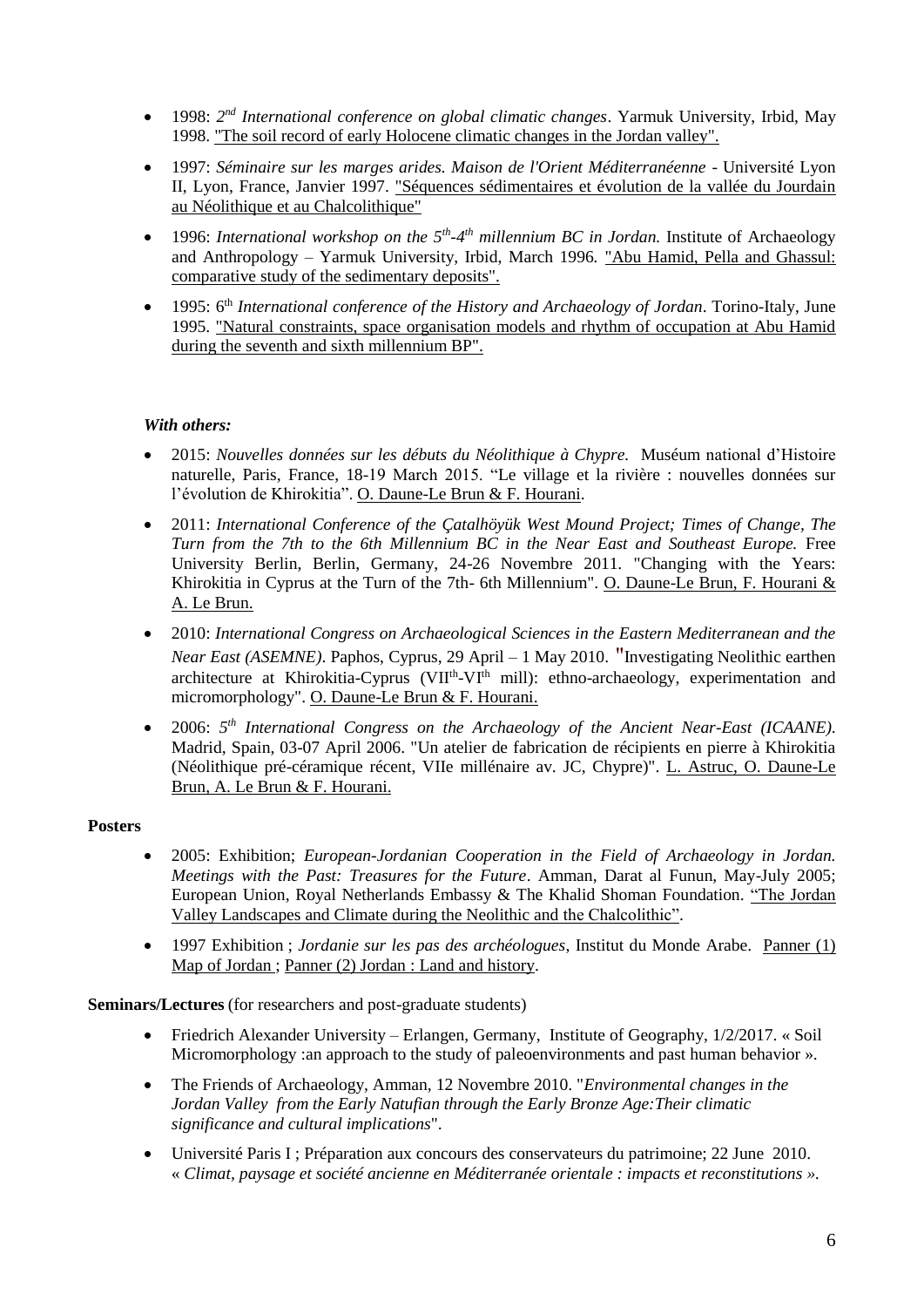- Université Paris I ; Programme Master II (le Néolithique); 7 Nov. 2009. « *Le Néolithique de Chypre et l'évènement climatique de 8,200 cal BP ».*
- Université Paris I ; Préparation aux concours des conservateurs du patrimoine; 07 avril 2009. « *Changement climatiques et sociétés agricoles ancienne en Méditerranée orientale : impacts et reconstitutions ».*
- Université de Tours (France); 02 avril 2008. « *Changements environnementaux et phases de peuplement humain en Jordanie septentrionale au cours de l'Holocène. Reconstitutions paléogéographiques micro-régionales* ».
- Leiden University (The Netherlands) Faculty of Archaeology; 27 January 2006: "*Landscapes of the Deir 'Alla Region during the past five millennia*".
- Université Paris I "outils et méthodes de la recherche"; Archéologie Expérimentale séminaire Histoire des Techniques ; 23 novembre 2005. "*Khirokitia : l'analyse microscopiques de la terre à bâtir archéologique, une première étape vers des reconstitutions plus fidèles*".
- Université de Tours; Séances de Master II en architecture et urbanisation "L'interprétation des vestiges architecturaux : outils et méthodes"; 21 novembre 2005. "Les témoins microscopiques des techniques de préparation des matériaux de construction en terre".
- Leiden University Faculty of Archaeology; 12 March 2004. "*Environments of the first farming and agro pastoral communities in the Jordan Valley* ".
- Institut National Agronomique (Paris) ; 08 February 2000. *"Changements paléoenvironnementaux et évolution des sociétés agro-pastorales au Proche- et Moyen-Orient".*
- Yarmuk University Institute of Archaeology and Anthropology; March 1995. *"Contribution of the soil micromorphology on the study of occupational sequences " (lecture in Arabic).*

**Exhibitions** (contribution & active participation)

- Maison René Ginouvès, Archéologie et Ethnologie. Univ. Paris X, Juin-Septembre 2007. Exposition photographique : "Chêne d'observations microscopiques : un outil pour la recherche".
- Cyprus Museum (Nicosia), April-May 2006. "Khirokitia : Stone and Earth Architecture. Reconstructing the Neolithic Settlement".
- Maison René Ginouvès, Archéologie et Ethnologie. Univ. Paris-X, January-June 2005 : "Reconstitution de l'habitat néolithique à Khirokitia (Chypre)" Exposition photographique.
- Institut du Monde Arabe, Paris, June-Septembre 1997: Jordanie sur les pas des archéologues. Editing of the exhibition introduction and cartography (First and second banners); editing of the catalogue introduction and active participation on the preparations of the exhibition.

\_\_\_\_\_\_\_\_\_\_\_\_\_\_\_\_\_\_\_\_\_\_\_\_\_\_\_\_\_\_\_\_\_\_\_\_\_\_\_\_

## **Other Activities**

- **Excavations** (participation): (1) Jabal el-Rahil/Tell Sukhneh (Jordan). Roma University, 1993; (2) Tell Ja'deh (Syria). CNRS / MAE, 1993; (3) Tell Abu Hamid (Jordan). CNRS / MAE & Yarmuk University, 1991; (4) Tell Abu Thawab (Jordan). Yarmuk University, 1984-85; (5) Kherbet Zeiraqoun (Jordan). Tübingen University & Yarmuk University, 1984; (6) Tell Deir Alla (Jordan). Leiden University & Yarmuk University , 1983-84; (7) Tell el-Mazar (Jordan). Jordan University, 1980-81; Amman Citadel (Jordan). Free University of Barcelona, 1979.
- **•** Preventive archaeology: Gisors deviation (Normandy France). Archaeological Service-Department of the Eure. 2008/09. In charge of the sector geoarchaeology / geomorphology.